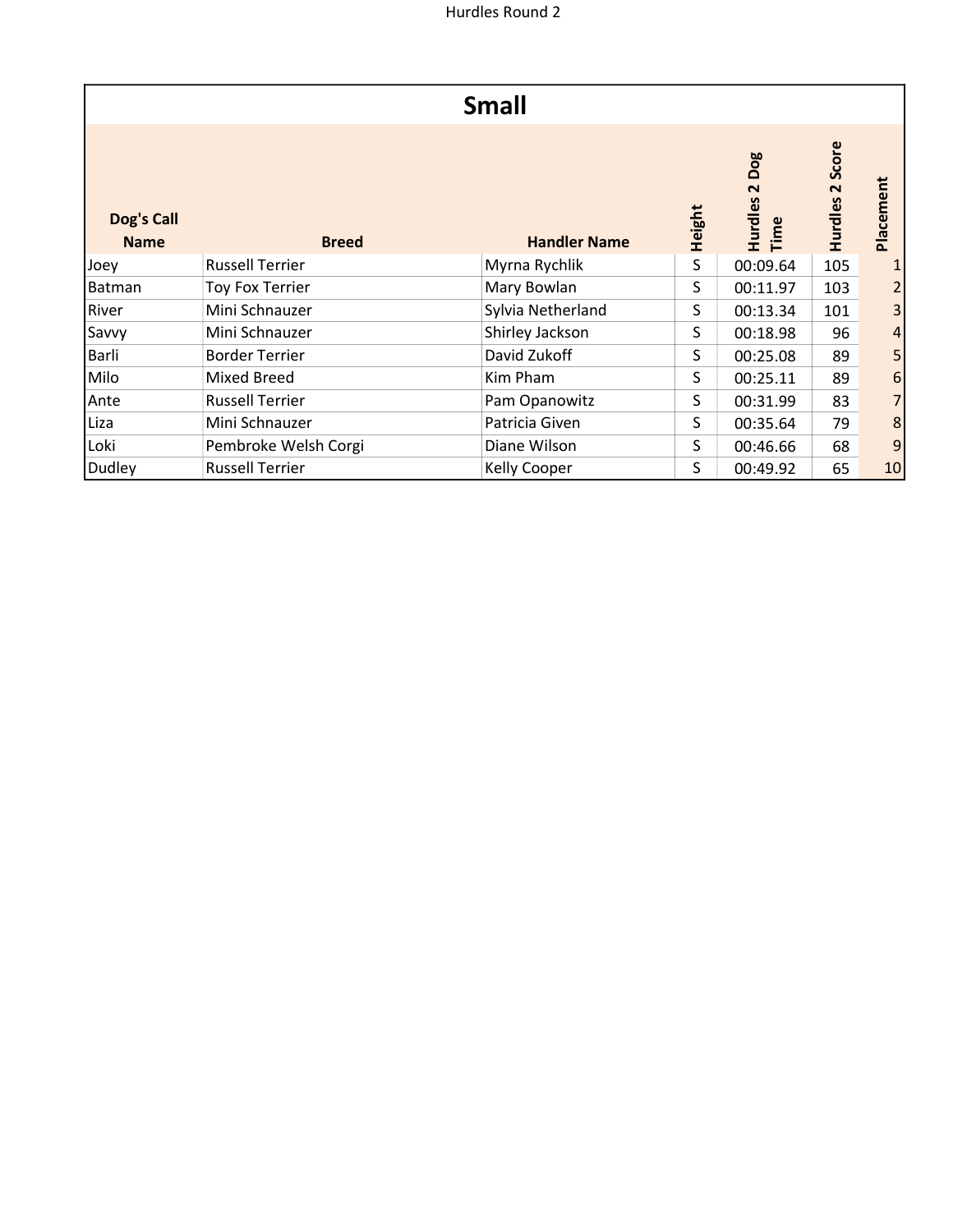| <b>Medium</b> |                             |                     |   |               |             |                |
|---------------|-----------------------------|---------------------|---|---------------|-------------|----------------|
| <b>Name</b>   | <b>Breed</b>                | <b>Handler Name</b> |   | <b>SPIFER</b> | $\pm$ $\pm$ | ăε<br>ᅕ        |
| <b>Badger</b> | <b>Mixed Breed</b>          | Jody Lolich         | M | 00:07.21      | 105         |                |
| Dannye        | <b>Standard Schnauzer</b>   | Lori Henderson      | M | 00:09.81      | 103         |                |
| Portia        | American Eskimo Dog         | Tari Ernst          | M | 00:09.89      | 103         | 3              |
| Lazer         | Mini Schnauzer              | Shirley Jackson     | M | 00:10.54      | 102         | $\overline{4}$ |
| Val           | <b>Rat Terrier</b>          | Renee Morgan        | M | 00:10.62      | 102         |                |
| Crush         | Mixed Breed                 | Roberta McClure     | M | 00:11.14      | 101         | 6              |
| Snooki        | Cocker Spaniel              | Kelli Simmons       | M | 00:11.29      | 101         |                |
| Woody         | <b>Jack Russell Terrier</b> | Carrie Atkinson     | M | 00:12.17      | 100         | 8              |
| Luca          | Mini Schnauzer              | Patricia Given      | M | 00:14.56      | 98          | 9              |
| Ellie         | Shiba Inu                   | Stephanie Dill      | M | 00:14.76      | 98          | 10             |
| Cash          | Parson Russell Terrier      | Kaitlyn Leeper      | M | 00:17.24      | 95          | 11             |
| Izzy          | <b>Mixed Breed</b>          | Kristin Cabaniss    | M | 00:17.77      | 95          | 12             |
| Zakary        | <b>Border Terrier</b>       | David Zukoff        | M | 00:18.27      | 94          | 13             |
| Bacon         | Mixed Breed                 | Nancy Christensen   | M | 00:23.09      | 89          | 14             |